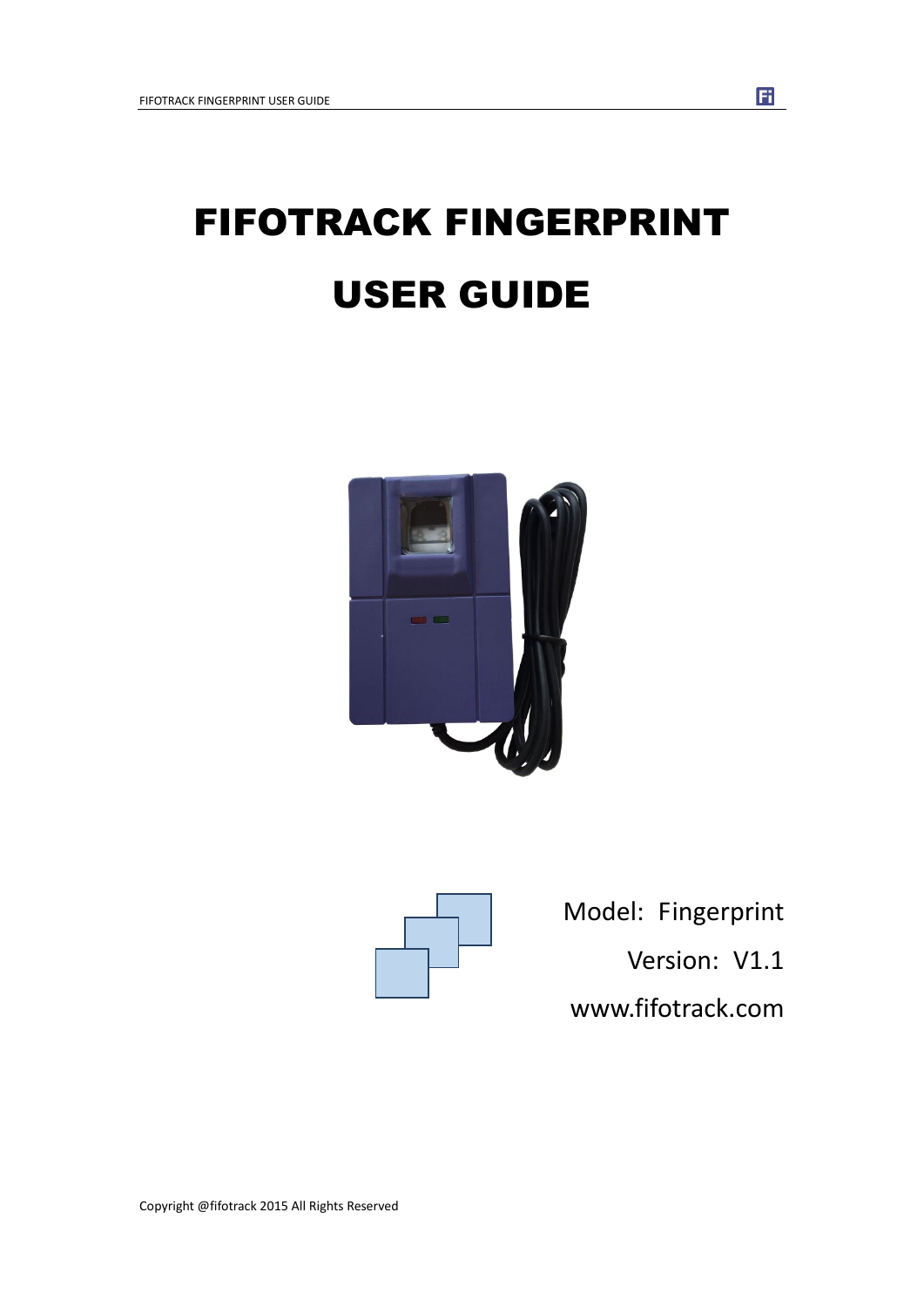# **Copyright and Disclaimer**

- All copyrights belong to Shenzhen fifotrack Solution Co., Ltd. You are not allowed to revise, copy or spread this file in any form without consent of fifotrack.
- $\circ$   $\Box$  is trademark of fifotrack, protected by law.
- Please read this user guide carefully before installation to avoid any possible personal injury or property loss.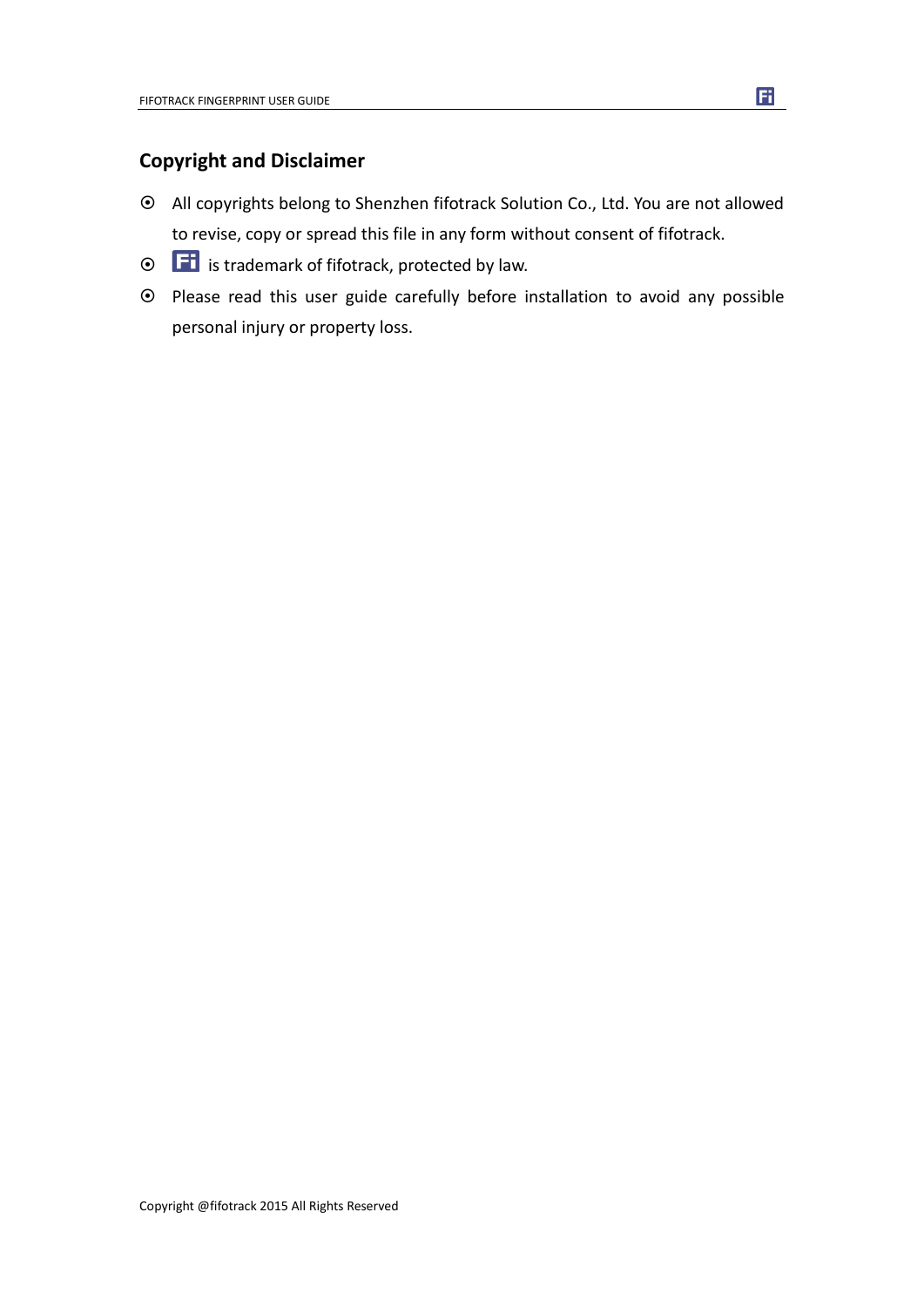# Fi

# **Document History**

<span id="page-2-0"></span>

| <b>Version</b> | <b>Revision Date</b> | Author  | Detail          |
|----------------|----------------------|---------|-----------------|
| V1.1           | Nov 10, 2016         | Vito Hu | Initial Version |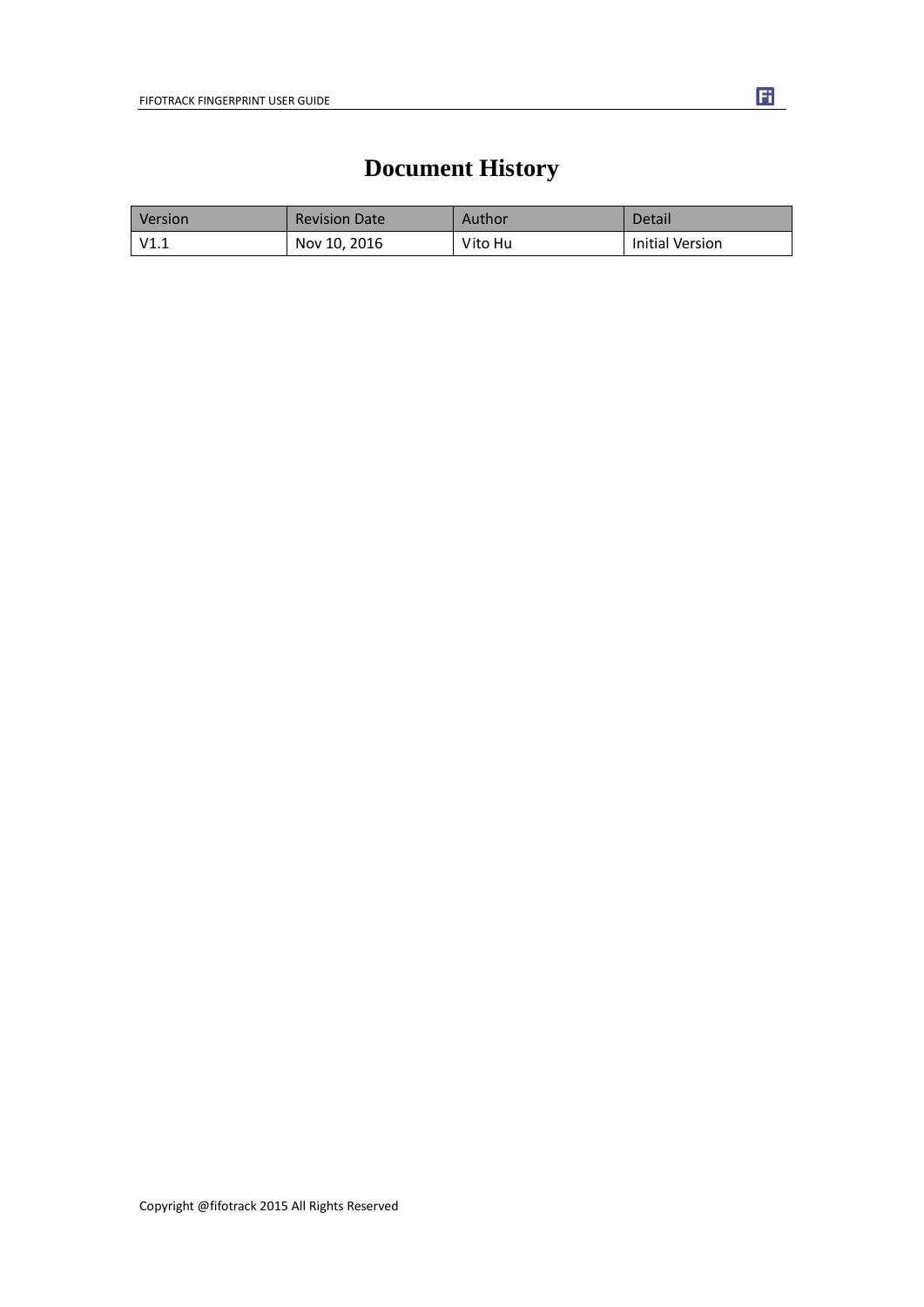# **Contents**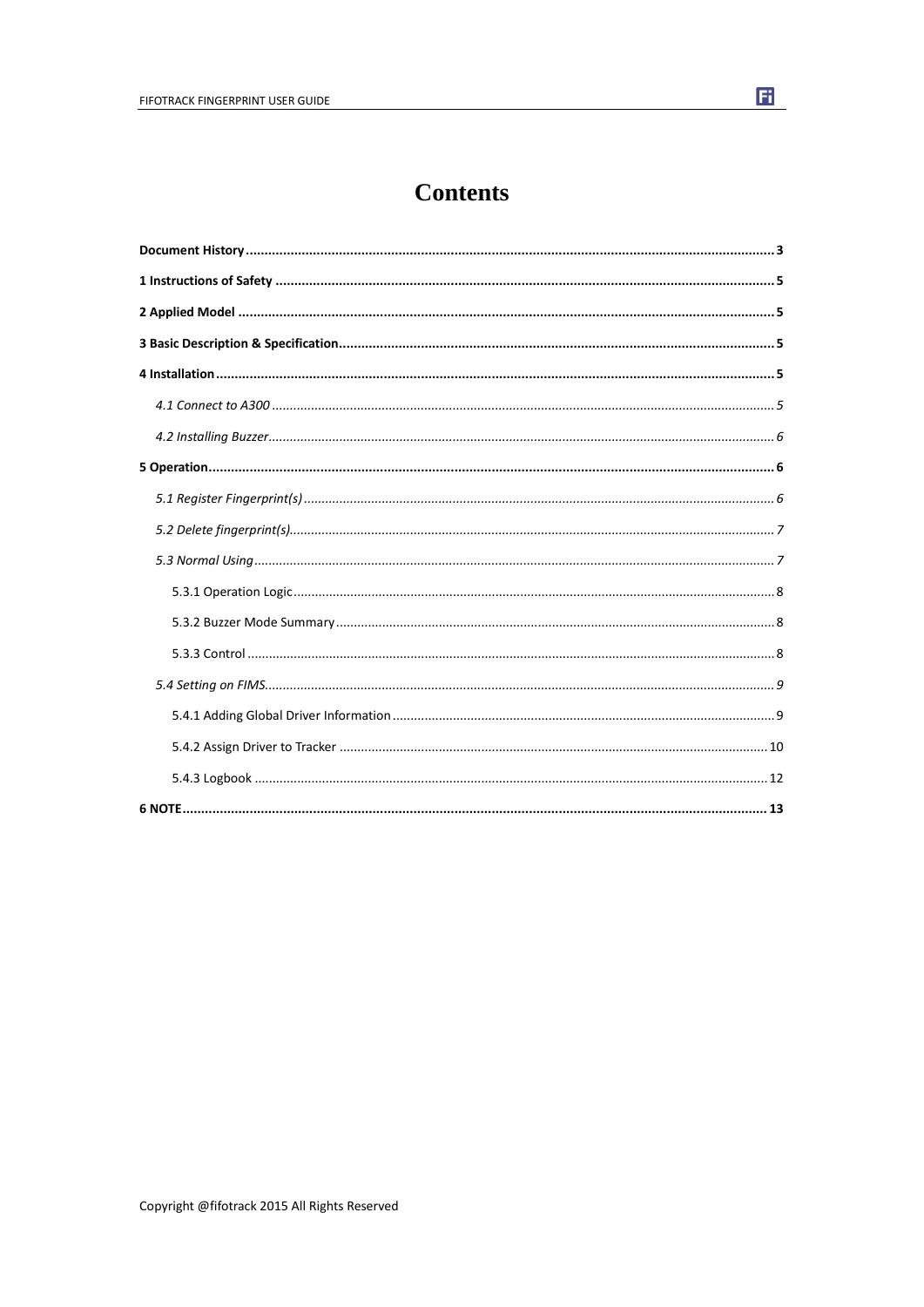# <span id="page-4-0"></span>**1 Instructions of Safety**

This chapter contains information on how to operate fingerprint and device safely. By following these requirements and recommendations, you will avoid dangerous situations. Please read these instructions fully and follow them strictly before operating the tracker!

Before using, please make sure the tracker has been configured well and LED lights are visible in working status.

# <span id="page-4-1"></span>**2 Applied Model**

Fingerprint is connected to tracker via RS232 port, it is applied for:

<span id="page-4-2"></span> $\odot$  A300

# **3 Basic Description & Specification**

- Power Supply: 5V (typical), range 4.2~7V
- Power Consumption: 60mA average, peak 120mA
- Working Temperature: -30℃~70℃
- Working humidity: 20%~ 90%
- Port: RS232
- Cable length: 1.5m
- Image Size: 256\*288 pixel
- Image Pixel: 500DIP
- $\odot$  FAR: < 0.001%
- $\odot$  FRR: < 0.005%
- Memory Size: 32 pieces, can be extended
- <span id="page-4-3"></span>Searching Speed: <1s

# **4 Installation**

### <span id="page-4-4"></span>**4.1 Connect to A300**

Plug fingerprint's connector into "RS232|MIC|SPK" socket of A300, connection will be finished.

Copyright @fifotrack 2015 All Rights Reserved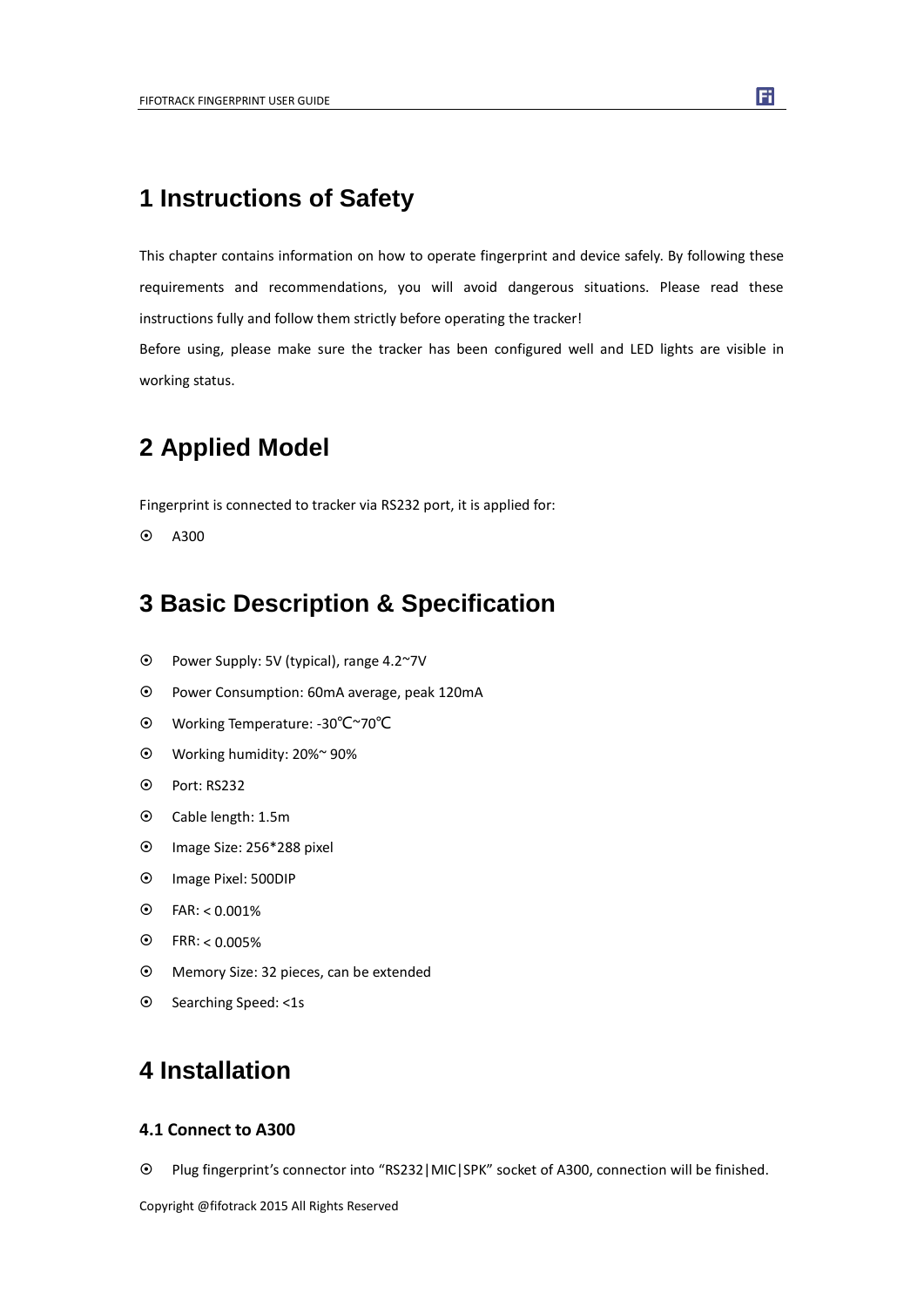Power on tracker with external supply, and then fingerprint works normally.



## <span id="page-5-0"></span>**4.2 Installing Buzzer**

Buzzer is used to indicate operation status, and it is suggested to install buzzer for actual using. Tracker uses OUTPOUT2 to control buzzer, below is wiring method:

| <b>Buzzer</b> | <b>Tracker</b>                      |
|---------------|-------------------------------------|
| Red           | Red, or positive of vehicle battery |
| Red & Black   | OUTPUT2                             |

### **NOTE:**

- There are two types of buzzer, which is used on 12V or 24V vehicle. Choosing the right one according to vehicle battery.
- <span id="page-5-1"></span>Wrap over the naked joints with electrical tape after connection.

# **5 Operation**

### <span id="page-5-2"></span>**5.1 Register Fingerprint(s)**

Before using, it is needed to register users' fingerprint to tracker, which includes the registration for

fingerprint and user's ID. The below describes method:

Send SMS command to start registration

SMS command: 000000,B42,<user-id>

SMS reply : B42,OK

After reply received, procedure is started, and it is needed to finish registration in 3mins.

Put the finger on fingerprint, to sample the first finger image; If buzzer installed, "BI" twice, lift finger for more than 2s;

Put the finger on fingerprint again, to sample the second finger image. When the two images are similar, registration will be finished, buzzer "BI" once and the "Power" LED flashes for 3s to indicate registration result.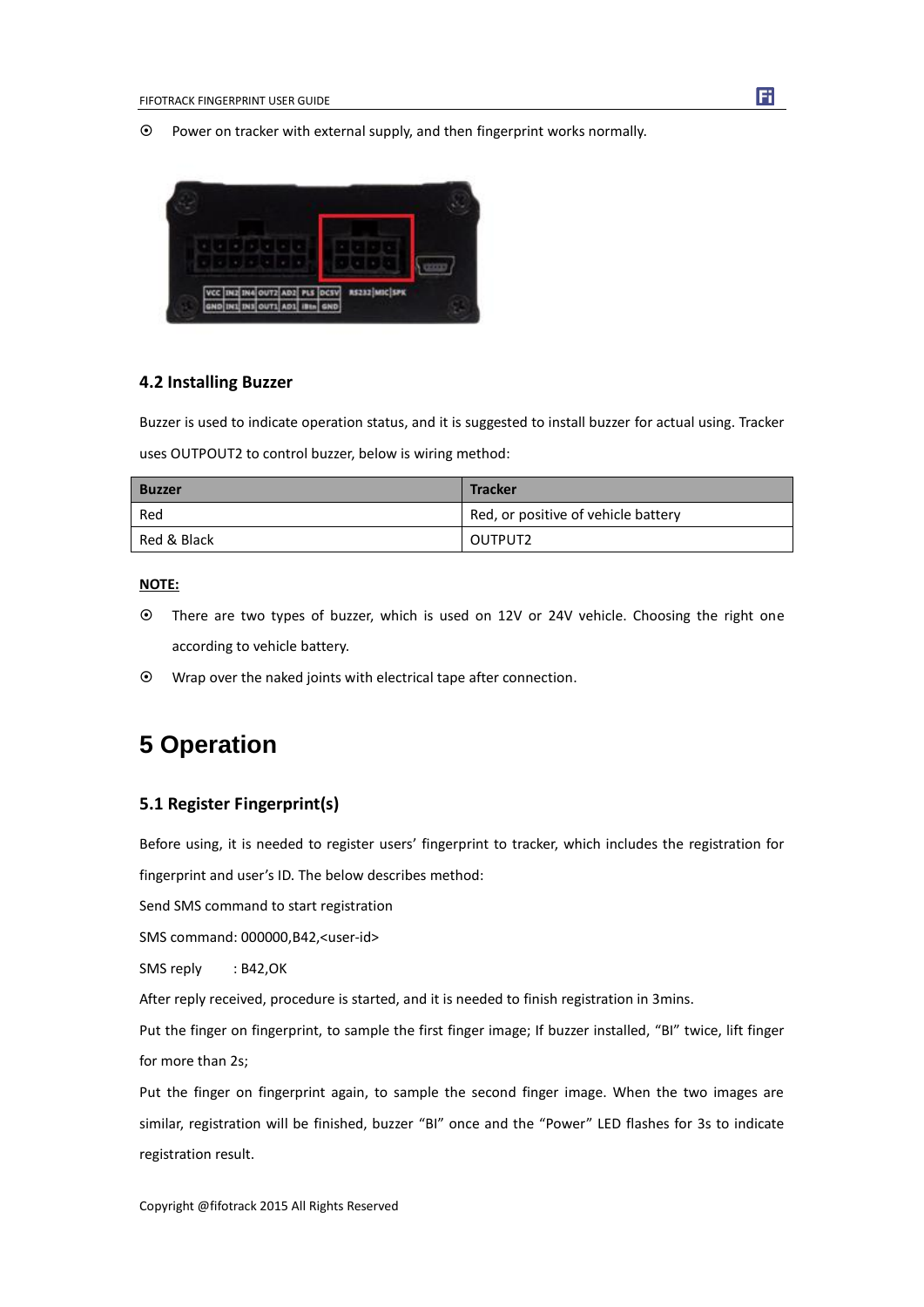After registration succeed, the below SMS will be sent by tracker, to notify result and user ID

B42:<user-id> OK

### **NOTE:**

- *user-id* is self-define, it can be added to FIMS
- Power on tracker with external supply (>11V), to make both tracker and fingerprint work normal.
- After registration, fingerprint and tracker are used in pair; When fingerprint or tracker replaced,

re-do registration again for the new pair.

| 下午4:03                                                          | $\widehat{\mathbb{R}}$ and $\widehat{\mathbb{R}}$ 72% |
|-----------------------------------------------------------------|-------------------------------------------------------|
| $\langle 15816875026$<br>广东深圳                                   | L<br>Α                                                |
| 短信/彩信                                                           |                                                       |
|                                                                 | $11 - 710:43$                                         |
| 送达                                                              | 000000, B42, 64                                       |
| <b>B42,OK</b>                                                   | Register user-64                                      |
| B42:ID 64 OK                                                    |                                                       |
| User-64 register succeed                                        |                                                       |
| NOTE: 64 is user ID, it is self-define, and here<br>is a SAMPLE |                                                       |
| 短信                                                              |                                                       |

## <span id="page-6-0"></span>**5.2 Delete fingerprint(s)**

To delete fingerprint(s), send the below SMS command:

SMS command: 000000,B43,<user-id>/<ALL>

SMS reply : B43,OK

#### **NOTE:**

- *user-id* is the registered user ID saved in tracker which corresponds to *user-id* in B42 command
- When send command "000000,B43,ALL", delete all fingerprints saved in tracker

### <span id="page-6-1"></span>**5.3 Normal Using**

After registration finished, fingerprint can be used to identify driver. When driver swipes finger, tracker will generate "Login" or "Log out" alarm, and send to FIMS.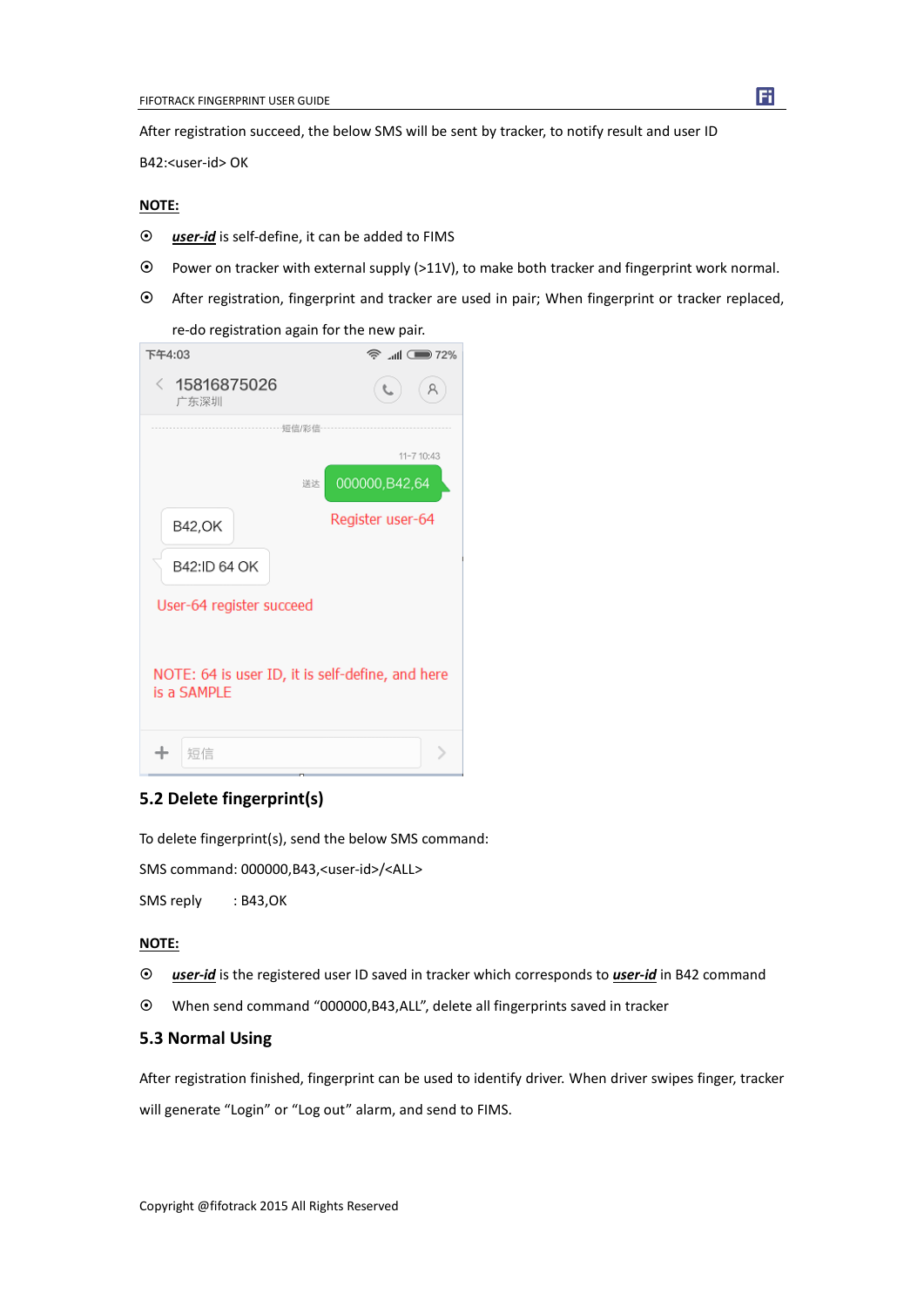#### <span id="page-7-0"></span>**5.3.1 Operation Logic**

- The first time to swipe finger, tracker generates "Login" alarm, and attaches user ID into GPRS position package.
- When tracker is in "Login" state, swipe the same finger, tracker generates "Log out" alarm, with empty user ID in GPRS position package.
- When tracker is in "Login" state, swipe the other finger, tracker generates "Log out" alarm for the previous user ID, and generates "Login" alarm with the new user ID. All the following GPRS position packages are uploaded with new user ID.
- When finger swiped, and the corresponded user ID is got, tracker's "Power" LED flashes for 3s.

#### <span id="page-7-1"></span>**5.3.2 Buzzer Mode Summary**

When buzzer installed, there are some modes to indicate operation status, as below:

| <b>Mode</b>                    | <b>Description</b>                  | Next to do                                       |  |  |  |  |  |
|--------------------------------|-------------------------------------|--------------------------------------------------|--|--|--|--|--|
| <b>Register fingerprint(s)</b> |                                     |                                                  |  |  |  |  |  |
| "BI" twice                     | The first finger image is got       | Lift finger for more than 2s, then put finger on |  |  |  |  |  |
|                                |                                     | device again, to get the second finger image     |  |  |  |  |  |
| "Bl" once                      | Fingerprint registration is succeed | None                                             |  |  |  |  |  |
| <b>Normal using</b>            |                                     |                                                  |  |  |  |  |  |
| "BI" twice                     | Logout                              | None                                             |  |  |  |  |  |
| "Bl" once                      | Login                               | None                                             |  |  |  |  |  |

#### <span id="page-7-2"></span>**5.3.3 Control**

In actual usage, user can use fingerprint and "Login", "Logout" alarm to control vehicle, usually, control engine with external relay. As a result, when the registered driver swipes finger, tracker will unlock engine, otherwise, lock the engine. Setting B23 command to achieve vehicle control: SMS command: 000000,B23,<alm-code>,<GPRS><SMS><two-way><monitor><photo><AN-idx> SMS reply : B23,OK

- alm-code: alarm code, for "Login" alarm, *alm-code* is 37, while for "Log out" alarm, *alm-code* is 38;
- GPRS: GPRS: Disable/enable GPRS uploading;
- SMS: Disable/enable SMS to SOS number(s);
- two-way: Disable/enable SOS number(s) dialing under two-way conversation;
- monitor: Disable/enable SOS number dialing under monitor mode;
- photo: Disable/enable photographing; The option is invalid when fingerprint in using;
- AN-idx: Complicated action;

Copyright @fifotrack 2015 All Rights Reserved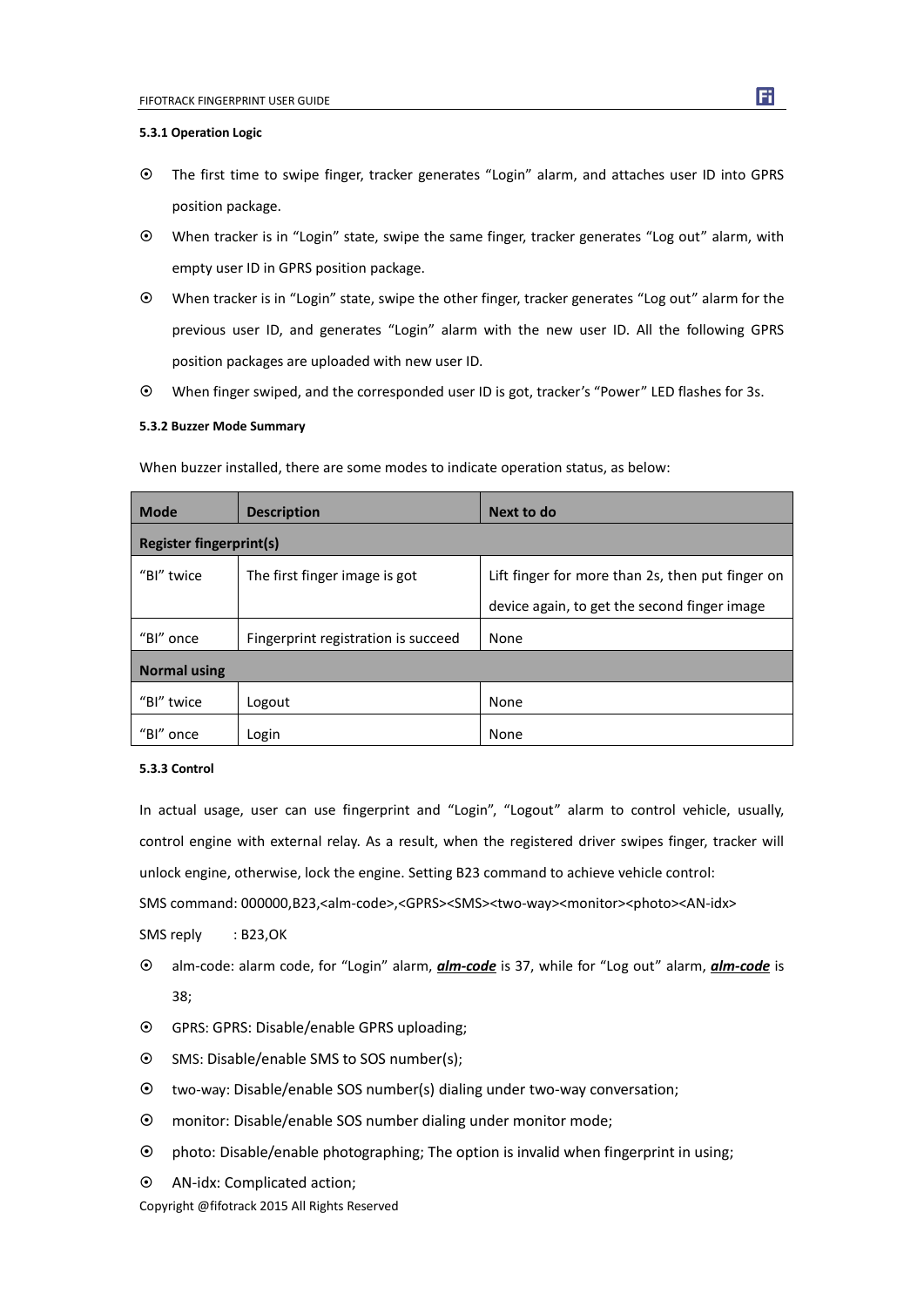**Under default setting**, tracker will lock engine via OUTPUT1 when setting *AN-idx* to 1 in B23 command, and unlock engine via OUTPUT1 when setting **AN-idx** to 2 in B23 command; Set the other options according to actual using.

For example:

SMS command: 000000,B23,37,100002

SMS reply : B23,OK

After the command sent, when registered fingerprint swiped, tracker generates "Login" alarm, sends GPRS data to platform, and unlocks engine.

SMS command: 000000,B23,38,100001

SMS reply : B23,OK

After the command sent, when registered fingerprint swiped again, tracker generates "Log out" alarm, sends GPRS data to platform, locks engine.

### <span id="page-8-0"></span>**5.4 Setting on FIMS**

Setting on FIMS includes:

- Add global driver information
- Assign driver to tracker

### <span id="page-8-1"></span>**5.4.1 Adding Global Driver Information**

Select "Setting" → "Objects" → "Drivers", click "Add" button.

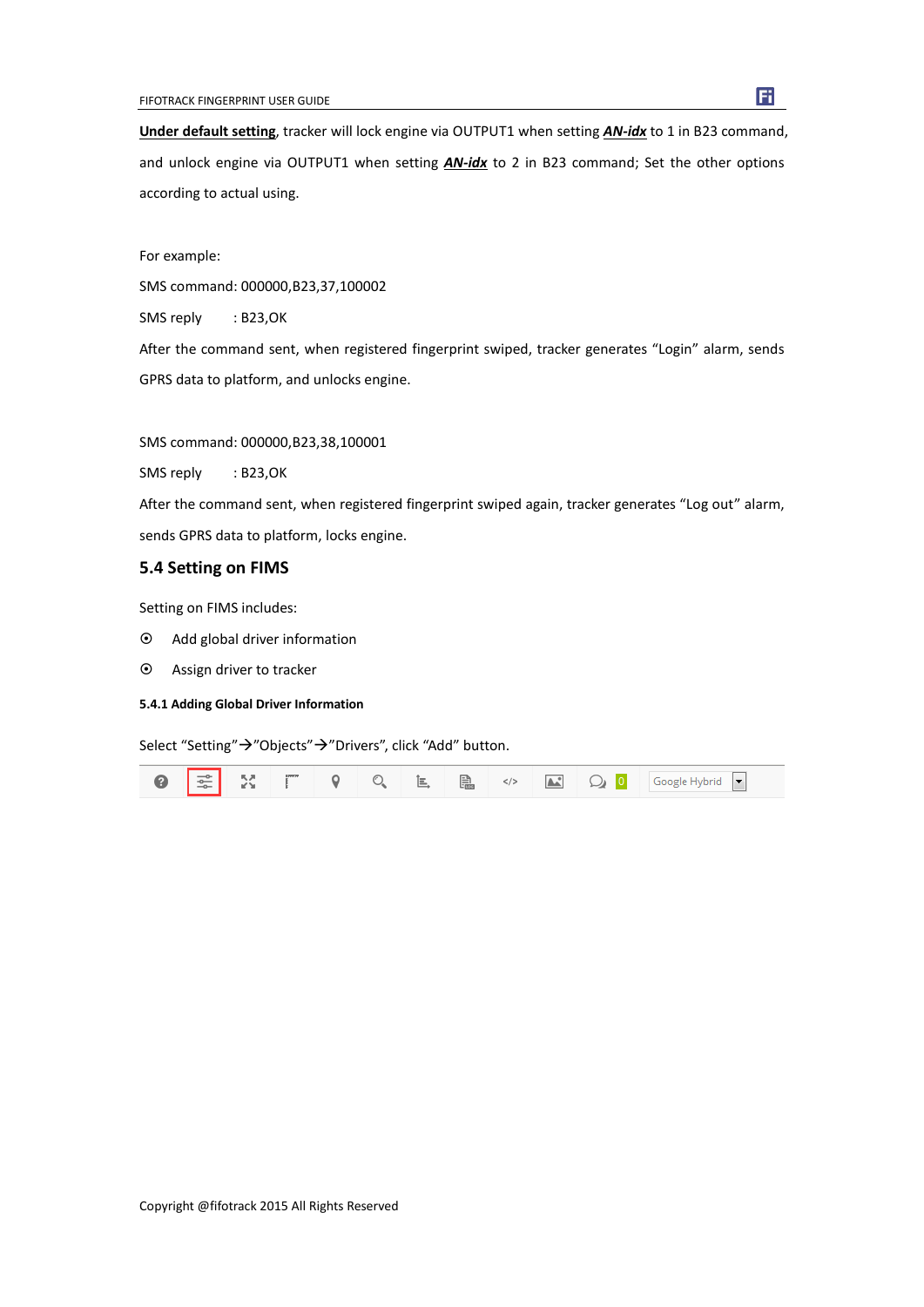| FIFOTRACK FINGERPRINT USER GUIDE                                              |                              |                                            |                           |
|-------------------------------------------------------------------------------|------------------------------|--------------------------------------------|---------------------------|
| <b>Settings</b>                                                               |                              |                                            | $\boldsymbol{\mathsf{x}}$ |
| Objects<br>Events                                                             | Templates SMS User interface | My account<br>Sub accounts                 |                           |
| You can add 100 GPS object(s) till 2026-07-31. Expand this limit in our shop. |                              |                                            |                           |
| Objects<br>Groups<br>Drivers                                                  | Passengers<br>Trailers       |                                            |                           |
| Name $\land$                                                                  | ID number                    | Description                                |                           |
|                                                                               |                              |                                            |                           |
| $\circ$ $\circ$<br>$\mathsf{x}$<br>ఆ                                          |                              | $1 < 2$ Page 1 of 1 > > 1 50 $\rightarrow$ | No records to view        |

Fi

In "Object driver Properties" web-page, add driver's information, such as "Name", "Address", "Phone Number", etc.. Also, driver's photo can be uploaded in this page.

# **NOTE:**

"RFID or iButton" corresponds to *user-id* setting in chapter 5.1

| Object driver properties |                                | ×                                  |
|--------------------------|--------------------------------|------------------------------------|
|                          | Name<br><b>RFID or iButton</b> | Kan Fan<br>64                      |
|                          | ID number                      |                                    |
|                          | Address                        |                                    |
|                          | Phone                          | <b>TUO I ZA I USILE</b>            |
|                          | E-mail                         | <b>Mathia Hills and Activities</b> |
| Upload<br>Delete         | Description                    | 1,                                 |
|                          | ■ Save<br>X Cancel             |                                    |

Click "Save" button, then one driver's information has been added.

### <span id="page-9-0"></span>**5.4.2 Assign Driver to Tracker**

select target tracker $\rightarrow$ "Edit" $\rightarrow$ "Sensors" $\rightarrow$ "Add"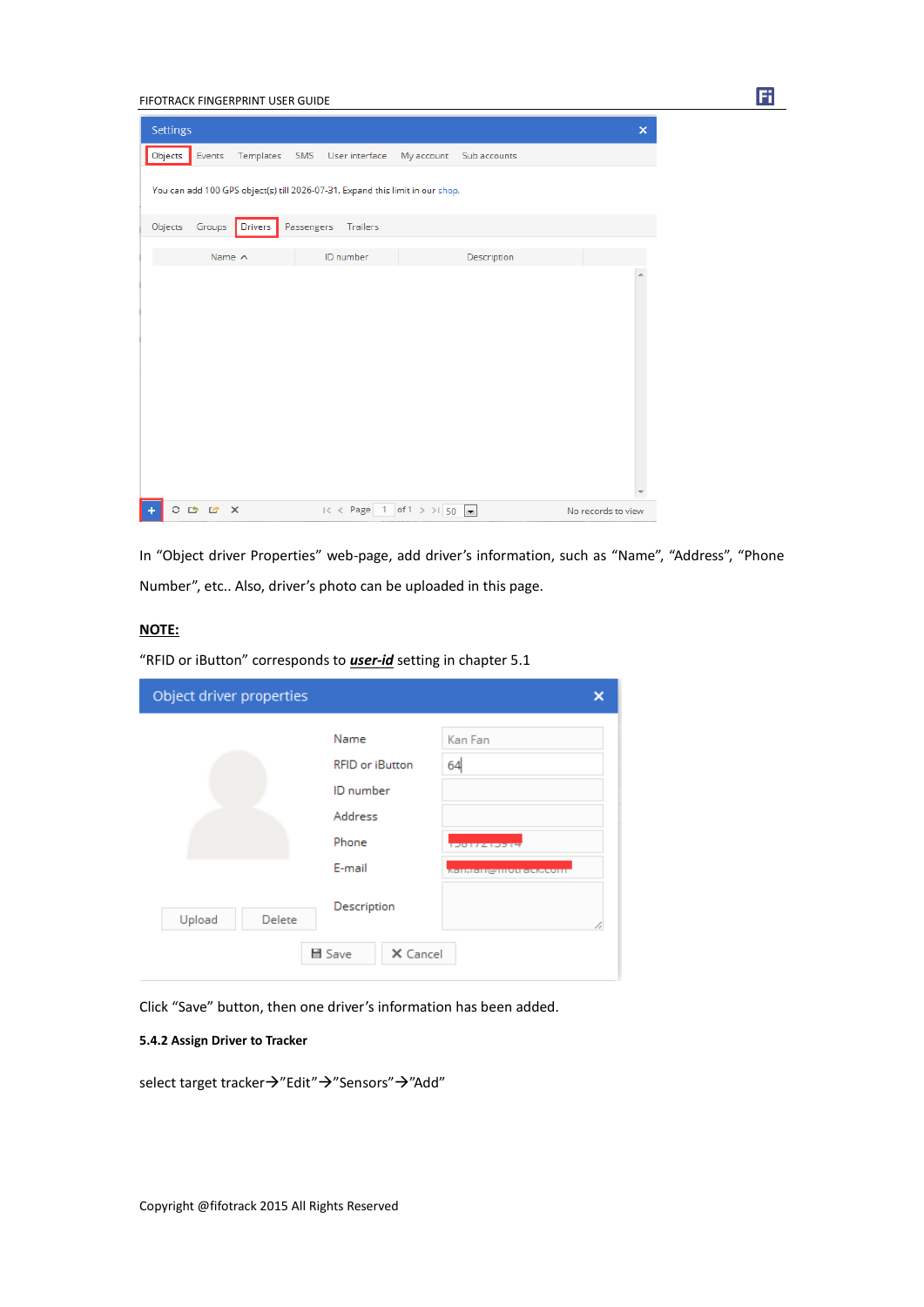FIFOTRACK FINGERPRINT USER GUIDE

| $\overline{\mathcal{A}}$<br>П |                                        | Ungrouped (9) |                |          |  |         | ю                                 |  |   |
|-------------------------------|----------------------------------------|---------------|----------------|----------|--|---------|-----------------------------------|--|---|
| $\overline{\mathsf{v}}$       | A100-BF<br>2016-06-18 16:49:39         |               | 0              |          |  |         | 風                                 |  |   |
| $\overline{\mathsf{v}}$       | A300-Rock<br>2016-07-21 18:13:12       |               | 0              |          |  | Ξ       |                                   |  |   |
| ⊽                             | A300-Vito<br>2016-07-13 09:52:59       |               | 0              |          |  |         | <b>Show history</b>               |  | ⋋ |
| $\overline{\mathcal{A}}$      | A300-test<br>2016-05-27 12:33:45       |               | 0              | e        |  |         | O Follow<br>O Follow (new window) |  |   |
| ⊽                             | <b>Kan_A300</b><br>2016-07-11 21:54:28 |               | 0              |          |  |         | 也 Street view (new window)        |  |   |
| Data                          |                                        | Value         |                |          |  |         | Send command                      |  |   |
| Altitude                      | 129 <sub>m</sub>                       |               |                |          |  |         | $\mathscr{O}$ Edit                |  |   |
| Edit object                   |                                        |               |                |          |  |         |                                   |  | × |
| Main                          | Fuel consumption                       | Accuracy      |                | Sensors  |  | Service |                                   |  |   |
|                               | Name $\wedge$                          |               |                | Type     |  |         | Parameter                         |  |   |
| <b>ACC</b>                    |                                        |               | Ignition (ACC) |          |  |         | ↗面<br>di1                         |  |   |
|                               |                                        |               |                |          |  |         |                                   |  |   |
| ✑                             | $\overline{a}$                         |               |                |          |  |         |                                   |  |   |
|                               |                                        | ■ Save        |                | X Cancel |  |         |                                   |  |   |

At "Sensor Properties" dialog, set parameters as below:

# **Sensor**

- Name: Input self-define string
- Type: Select "Driver assign"
- Parameters: Select "rfid"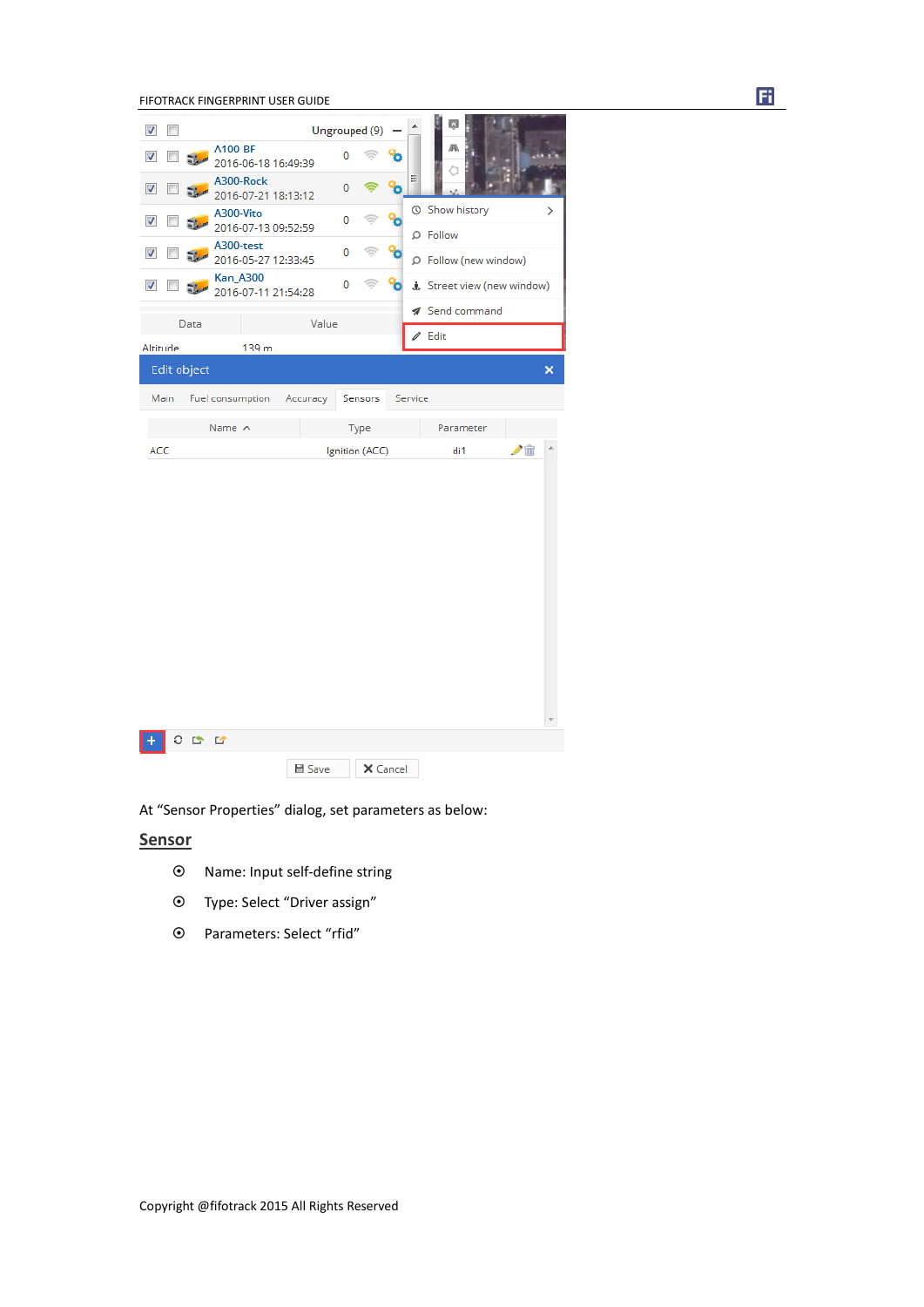#### FIFOTRACK FINGERPRINT USER GUIDE

| Sensor properties                                                            |                                                           |                                                         | × |
|------------------------------------------------------------------------------|-----------------------------------------------------------|---------------------------------------------------------|---|
| Sensor                                                                       |                                                           | Calibration                                             |   |
| Name                                                                         | Driver                                                    | X<br>γ                                                  |   |
| Type                                                                         | Driver assign<br>▼                                        |                                                         |   |
| Parameter                                                                    | ۳<br>rfid                                                 |                                                         |   |
| Show in popup<br>Result                                                      | di0<br>▲<br>di1<br>di2                                    |                                                         |   |
| Type<br>Units of measurement<br>If sensor "1" (text)<br>If sensor "0" (text) | di3<br>di4<br>di5<br>di <sub>6</sub><br>di7<br>do0<br>do1 |                                                         |   |
| Formula                                                                      | do2                                                       |                                                         |   |
| Lowest value                                                                 | do3<br>Ξ<br>engh                                          |                                                         |   |
| <b>Highest value</b>                                                         | lac<br>mcc<br>mnc<br>odo<br>rfid<br>temp1<br>temp2        | X<br>Y<br>$+$ Add<br><b>X</b> Cancel<br><b>X</b> Cancel |   |

Ei I

Click "Save", real-time driver information will be display at "Object page", as below:

|                          | Ω                        |                 |                 | Object                           | kph ②         |  |  |  |  |  |
|--------------------------|--------------------------|-----------------|-----------------|----------------------------------|---------------|--|--|--|--|--|
| $\overline{\mathsf{v}}$  | П                        |                 |                 |                                  | Ungrouped (9) |  |  |  |  |  |
| $\overline{\mathbf{v}}$  |                          |                 | A100-BF         | 2016-06-18 16:49:39              | n             |  |  |  |  |  |
| $\overline{\mathbf{v}}$  | П                        |                 |                 | A300-Rock<br>2016-07-25 11:16:19 | O             |  |  |  |  |  |
| $\overline{\mathbf{v}}$  | $\overline{\phantom{a}}$ |                 | A300-Vito       | 2016-07-13 09:52:59              | o             |  |  |  |  |  |
| $\overline{\mathcal{J}}$ |                          |                 | A300-test       | 2016-05-27 12:33:45              | o             |  |  |  |  |  |
| $\overline{\mathbf{v}}$  | n                        |                 | <b>Kan A300</b> | 2016-07-11 21:54:28              | $\Omega$      |  |  |  |  |  |
| Data                     |                          |                 |                 | Value                            |               |  |  |  |  |  |
|                          |                          |                 |                 |                                  |               |  |  |  |  |  |
| Altitude<br>Angle        |                          |                 |                 | 160 <sub>m</sub><br>28°          |               |  |  |  |  |  |
| Driver                   |                          |                 |                 | Kan Fan                          |               |  |  |  |  |  |
|                          |                          | Nearest zone    |                 | HQ-shennan-road (0.08 km)        |               |  |  |  |  |  |
|                          | Odometer                 |                 |                 | 56 km                            |               |  |  |  |  |  |
| Position                 |                          |                 |                 | 22.546528 °, 114.079393 °        |               |  |  |  |  |  |
|                          |                          | Time (position) |                 | 2016-07-25 11:16:19              |               |  |  |  |  |  |
|                          |                          | Time (server)   |                 | 2016-07-25 11:16:20              |               |  |  |  |  |  |
| t-sensor-1               |                          |                 |                 | <b>NaN Cels</b>                  |               |  |  |  |  |  |

## <span id="page-11-0"></span>**5.4.3 Logbook**

FIMS supports logbook, which shows the information of driver, click "RFID and ibutton logbook" button to start logbook, as below:



Log detail is shown: